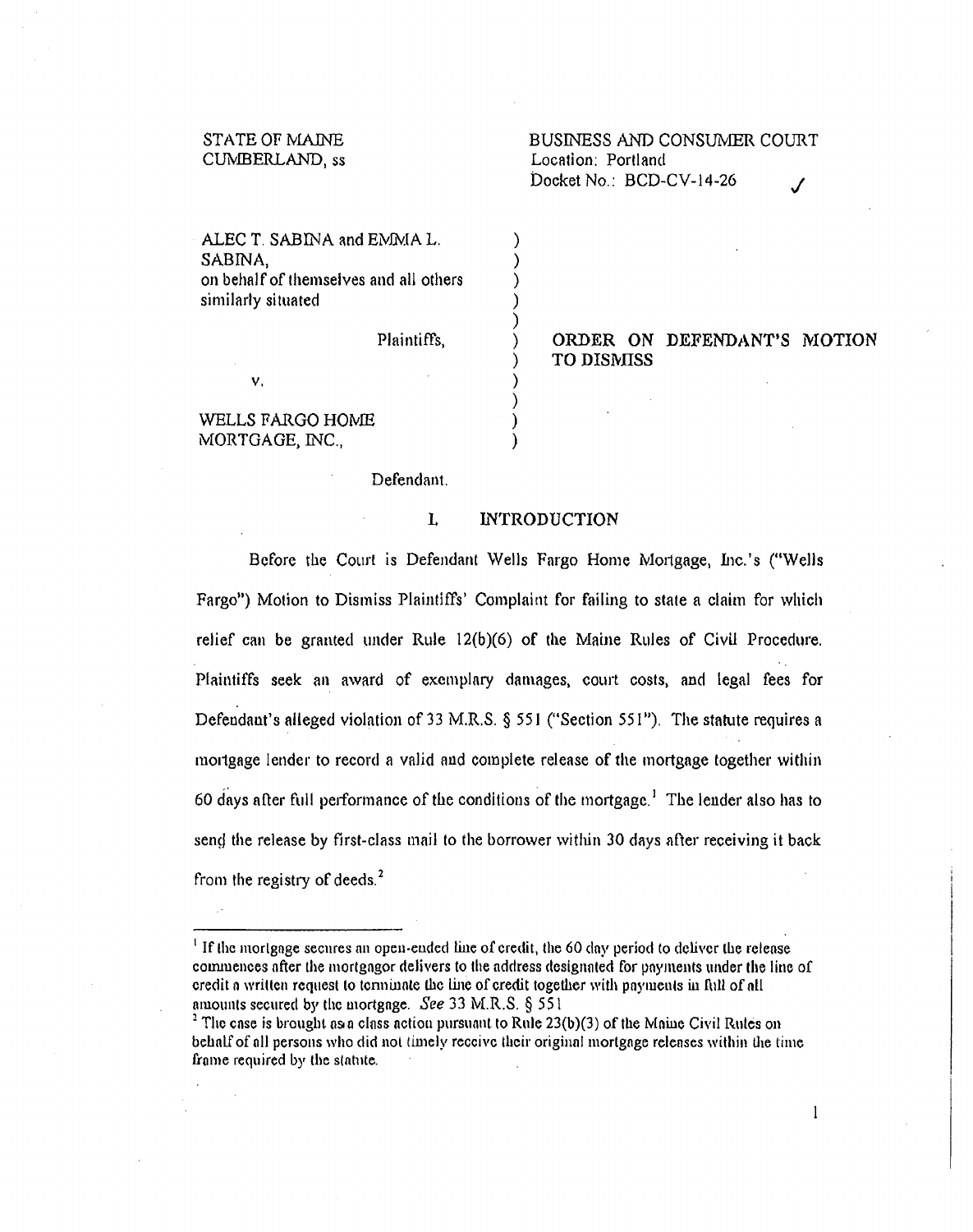Defendant faults the Plaintiffs' failure to allege when or even if Defendant received the original mortgage release from the registry of deeds, or when Wells Fargo mailed the original mortgage release to the Plaintiffs. Defendant also argues that it has no obligation under Section 551 of any kind unless the Plaintiffs delivered a written request to tenninate the line of credit together with payments in full. Because of these alleged defects, Defendant asks the Court to dismiss the Complaint.

#### IT. ANALYSIS

The Court on this date issued its decision on a similar Motion to Dismiss in BCD-CV -15-01, *Jonathan A. Quebbeman v. Bank of America.* The Court denied the motion but required Plaintiff in that matter to provide more specificity with regards to facts in his possession as to whether the Registry returned the mortgage release to the Defendant in that case (Bank of America, N.A.) and if so, when. In addition, the Court ordered the Plaintiff to provide more specificity as to when the Defendant mailed the release to the Plaintiff, or when (or it) Plaintiff ever received it. After reviewing the arguments made in this matter, the Court can see no renson here to apply a different analysis or come *to* a different conclusion.

Rule 8(a) of the Maine Rules of Civil Procedure requires a "short and plain statement of the claim showing that the pleader is entitled to relief" and a "demand for judgment for the relief which the pleader seeks." Notice pleading under State law has ns its purpose giving "fair notice" to the Defendnnt of the claim. *Shaw* l'. *S. Aroostook Cmty. Sch. Dist,* 683 A.2d 502, 503 (Me. 1996). Dismissal of a claim is warranted only "when it appears beyond doubt that the plaintiff is not entitled to relief under any set of facts that he might prove in support of his claim." *Bonney v. Stephens Mem'l Hosp.*,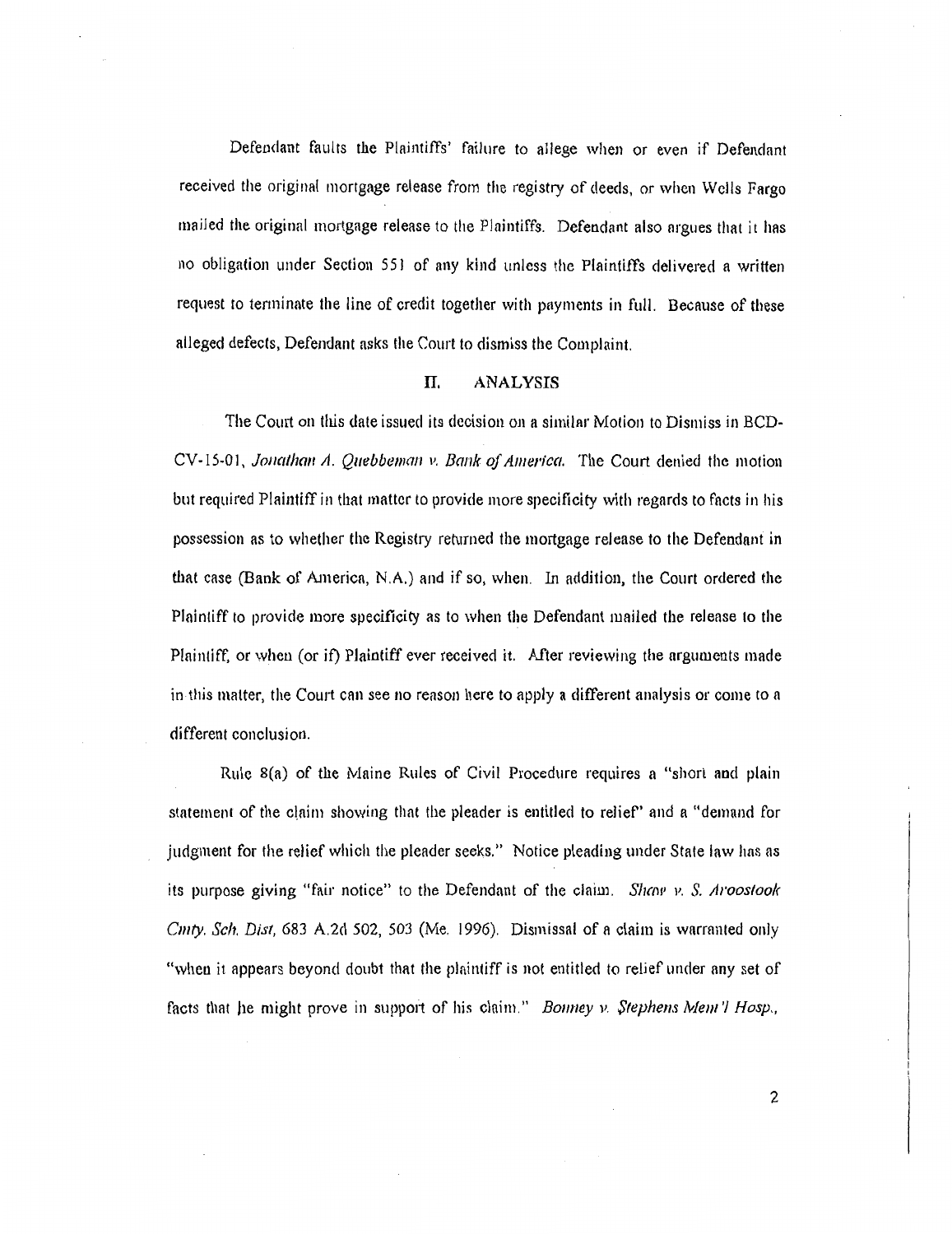2011 ME 46, 116, 17 A.3d 123 (citing *Saunders v. Tisher*, 2006 ME 94, 18, 902 A.2d 830, 832).

The Court acknowledges that there are cases where the Law Court has suggested that a certain level of particularity is required, and that "merely reciting the elements of a claim is not enough." *America v. Sunspray Condo. Ass'n*,  $2013$  ME 19,  $\sqrt{9}$  13, 61 A.3d 1249. The Lnw Court has also allowed dismissal of claims by a trial court when basic elements of a claim are recited without also alleging specific supporting facts. *Ramsey v. Baxter Title Co., 2012 ME 113, \$4 6-10, 54 A.3d 710.* 

The most recent Law Court decision, *Nadeau v. Frydrych*, however, suggests a more forgiving standard, where it was held sufficient when the complaint sets out "elements of a cause of action or alleges facts that would entitle the plaintiff to relief pursuant to some legal theory." 2014 ME 154,  $\frac{6}{15}$ , 108 A.3d 1254 (citing *McCormick v. Crane,* 2012 ME 20,  $\oint 5$ , 37 A.3d 295). *Nadeau* presented the Law Court with its most recent opportunity to adopt the more demanding federal standard, but that did not happen.

This Court in *Quebbeman* also noted that even under the federal standard, reciting the elements of a cause of action may be sufficient when "the required facts are sufficiently incorporated into the language of the common law or the stahltory violation itself." *White v. G.C. Servs. LP*, 2012 WL 4747156, at \*2 (D. Nev. Oct. 2, 2012). Here, Plaintiffs have alleged facts, which are incorporated into the language of the statute such that any reference to the facts (here, that a release wos not sent within 30 days) necessarily states the language of the statute.

In addition, as the Court noted in *Quebbeman*, the cases relied upon by Defendant, *America v. Sunspray Condo. Ass 'n*, 2013 ME, 99, ¶ 13, and *Ramsey v. Baxter*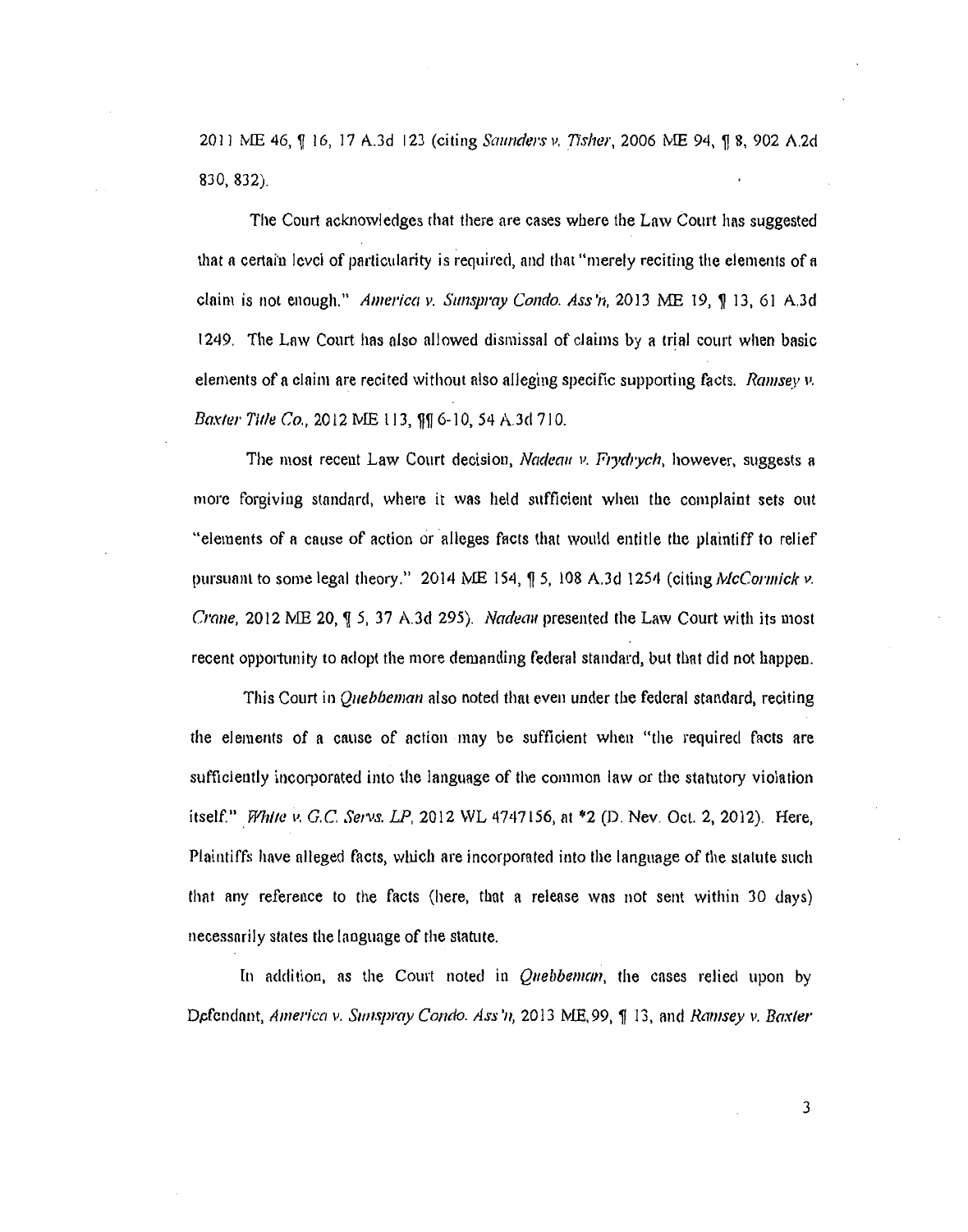*Title Co.*, 2012 ME 113,  $\mathbb{II}$  6-10 are not particularly applicable. *Sunspray* turned on the failure of the Plaintiff to allege particularized injury, and *Ramsey* addressed the need in a claim alleging breach of fiduciary duty for a Plaintiff to plead facts that would establish existence of such a relationship. Bryan R. v. Watchtower Bible and Tract Soc. of N.Y. *Inc.*, 1999 ME 144,  $\sqrt{22}$ , 738 A.2d 839. None of these cases dealt with a situation where assertions of facts made in a complaint are facts incorporated into the language of a statute.

Finally, the Court does not agree with the Defendant that the decision on its motion should turn on the fact that the mortgage here was secured by an open-ended line of credit. A plain reading of the statute does not support the Defendant's position that it has no obligations of nny kind under Section 551 unless the mortgagor delivers a written request to the lender to terminate the line of credit and the mortgage, together with payment in full. The Court interprets Section 551 to place the same obligation to send the release to the lender within 30 days after it is received by the lender from the registry, whether the mortgage secures an open-ended line of credit or whether it is a conventional mortgage. As Plaintiffs note, while the written request by the lender to tenninate the line of credit may be a necessary precursor to the delivery of the release to the registry, once the release hns been recorded, "that ship lias sailed." (Pis.' Opp. Mot. 5.) It is undisputed in this case that the release was recorded. (Def.'s Ex. C.)

Because this is a case where the Plaintiffs have simply alleged facts incorporated into the language of a statute, and becnuse the Law Court has not directly addressed such a situation, the Court will order the Plaintiffs to provide more specificity as to any facts that it has in his possession ns to whether the,Registry of Deeds returned the original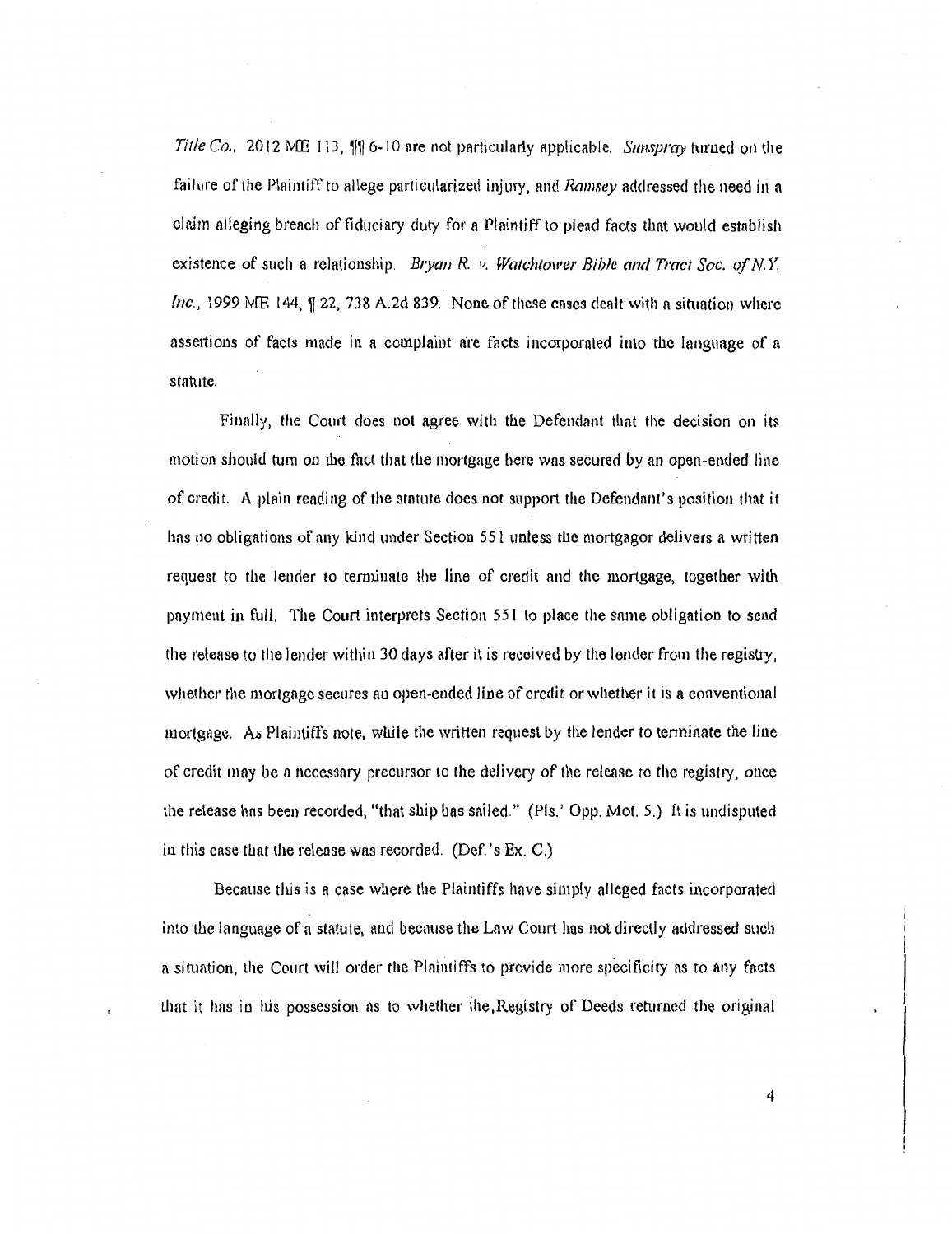mortgage release to Wells Fargo, and if so when; and to provide more specificity as to any facts that it has in his possession as to when Wells Fargo mailed the original mortgage release, or when (or if) Plaintiffs ever received it. The Court would note that Plaintiffs expressed their willingness to amend its Complaint to provide further notice to the Defendant as to how it allegedly violated Section 551. (Pis.' Opp. Mot. n. 5.)

#### ill. CONCLUSION

THE ENTRY WILL BE: Defendant's Motion to Dismiss is DENIED. Plaintiffs have 14 days from the date of this Order to provide further specificity as described in the preceding paragraph.

This Order may be noted on the docket by reference pursuant to Rule 79(a) of the Maine Rules of Civil Procedure.

DATE

BUSINESS AND CONSUMER COURT M. MICHAELA MURPHY. JUSTICE

Entered on the Docket: Copies sent via Mail \_Electronically